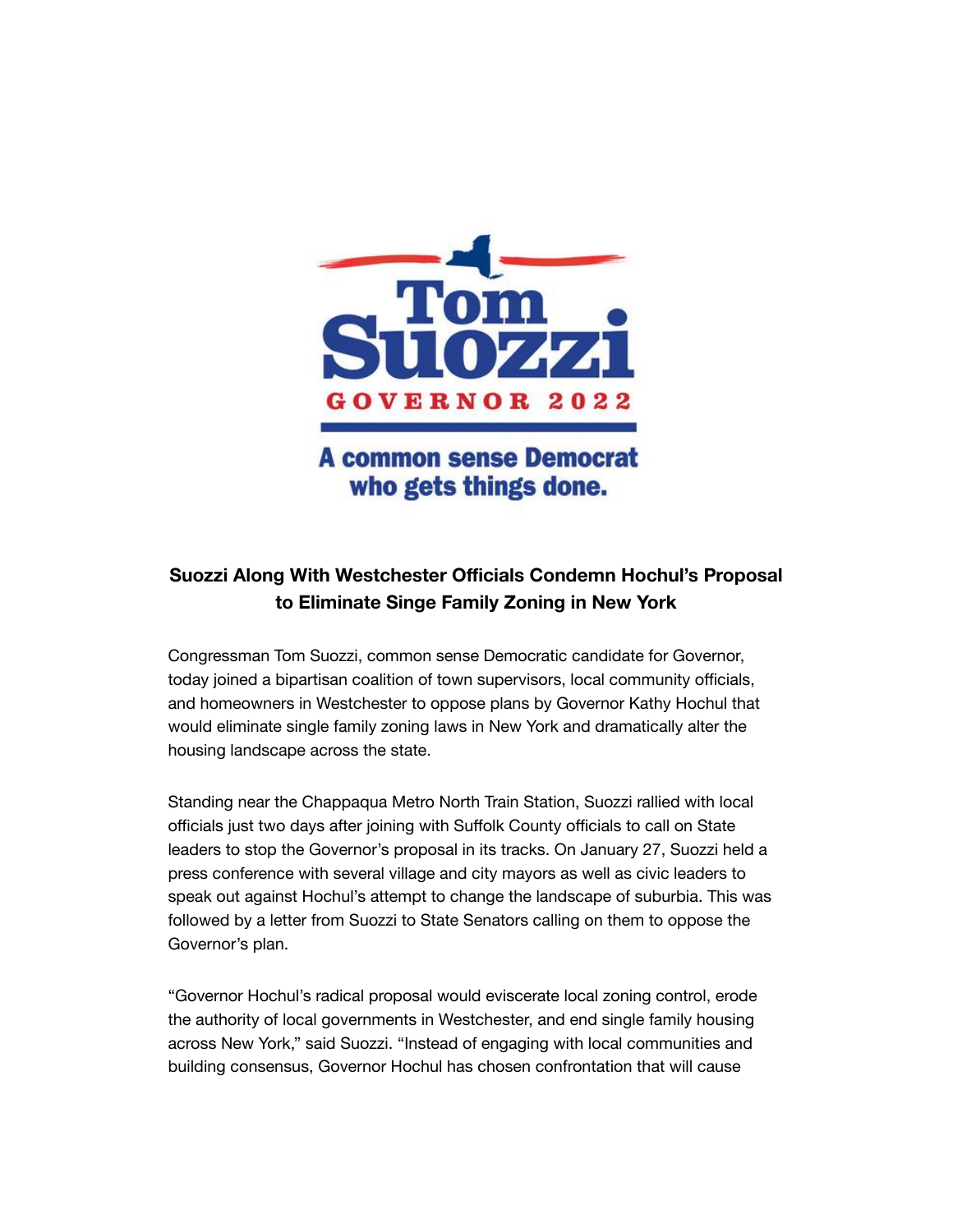chaos. I stand in solidarity with officials here in Westchester who know what's best for their communities.

Town of New Castle Lisa S. Katz, who spoke at the press conference, commented, "This isn't about politics or affordable housing opportunities. It's about State government overreach, plain and simple. Home rule is premised on the idea that local elected officials are better equipped to understand their communities than lawmakers in Albany. This proposed legislation will override Home Rule and radically change neighborhoods all across the state by effectively ending single family zoning, eliminating local control and requiring transit oriented development in a one-size-fits-all development approach. Thank you to Congressman Tom Suozzi for coming to New Castle and raising awareness about this critical issue."

Town of North Castle Supervisor Michael Schiliro, who also spoke at Saturday's press conference, said, "Governor Hochul's proposal to take away local zoning decisions from towns and villages is out of touch and a perfect example of government overreach. If her plan is enacted, it will fundamentally change towns and municipalities across New York State, including North Castle. Even worse, it will remove the ability of residents and elected officials to do anything about it. Municipalities don't need New York State dictating local zoning policy - it's not the Governor's role. One size does not fit all. Thank you to Congressman Tom Suozzi for raising this issue and fighting for our communities."

To date, a bevy of elected officials and civic associations across the state including the Nassau County Village Officials Association, Westchester Town Supervisors and Queens Civic Associations have joined Suozzi in opposing the Governor's far-reaching proposal.

In her State of the State Address, Governor Hochul said, "We'll fix outdated land use laws that hold back housing supply."

If adopted, in Hochul's budget proposal, the state would supersede the zoning authority of local governments and impose its own requirements.

End Single Family Zoning As We Know It